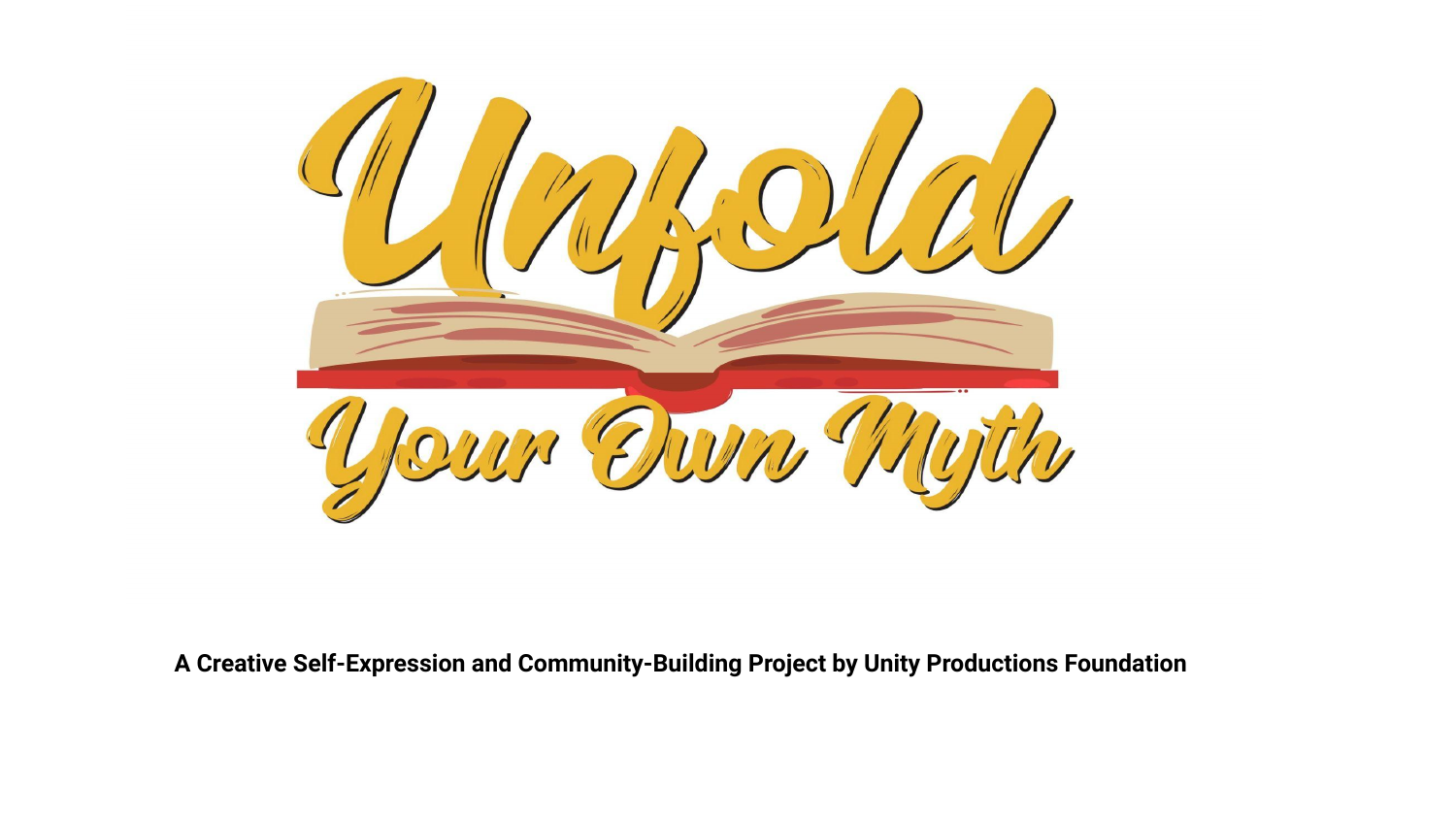### Lamya's Poem

The *Unfold Your Own Myth* Project is a serial workshop model in self-expression and community reorientation that uses as its catalyst "Lamya's Poem" (a feature-length animated film aimed at teens and young adults about a Syrian refugee girl who is given a book of poetry by the  $13<sup>th</sup>$  Century Poet, Rumi, that becomes a magical gateway to meet the young Rumi when he was a boy fleeing the violence of his time and helps him to write the poem that 800 years later saves her life. *Unfold Your Own Myth* uses the film as a vehicle to leverage the power of story in overcoming trauma and loss among marginalized youth in three struggling communities in America—refugee, immigrant and Muslim.

> "Unfold your own myth" is a famous line of Rumi's poetry and the last words in *Lamya's Poem*. It sums up the psychological journey of the eponymous Lamya, whose imaginative relationship with the young Rumi helps her overcome the marginalization she endures as a refugee. She finds healing through his poems, imagining a story that transcends her circumstances. Her drama makes a fitting title for a project that employs storytelling and poetry to help marginalized youth more effectively process trauma and loss by equipping them with the narrative tools of storytelling and writing to promote individual agency.

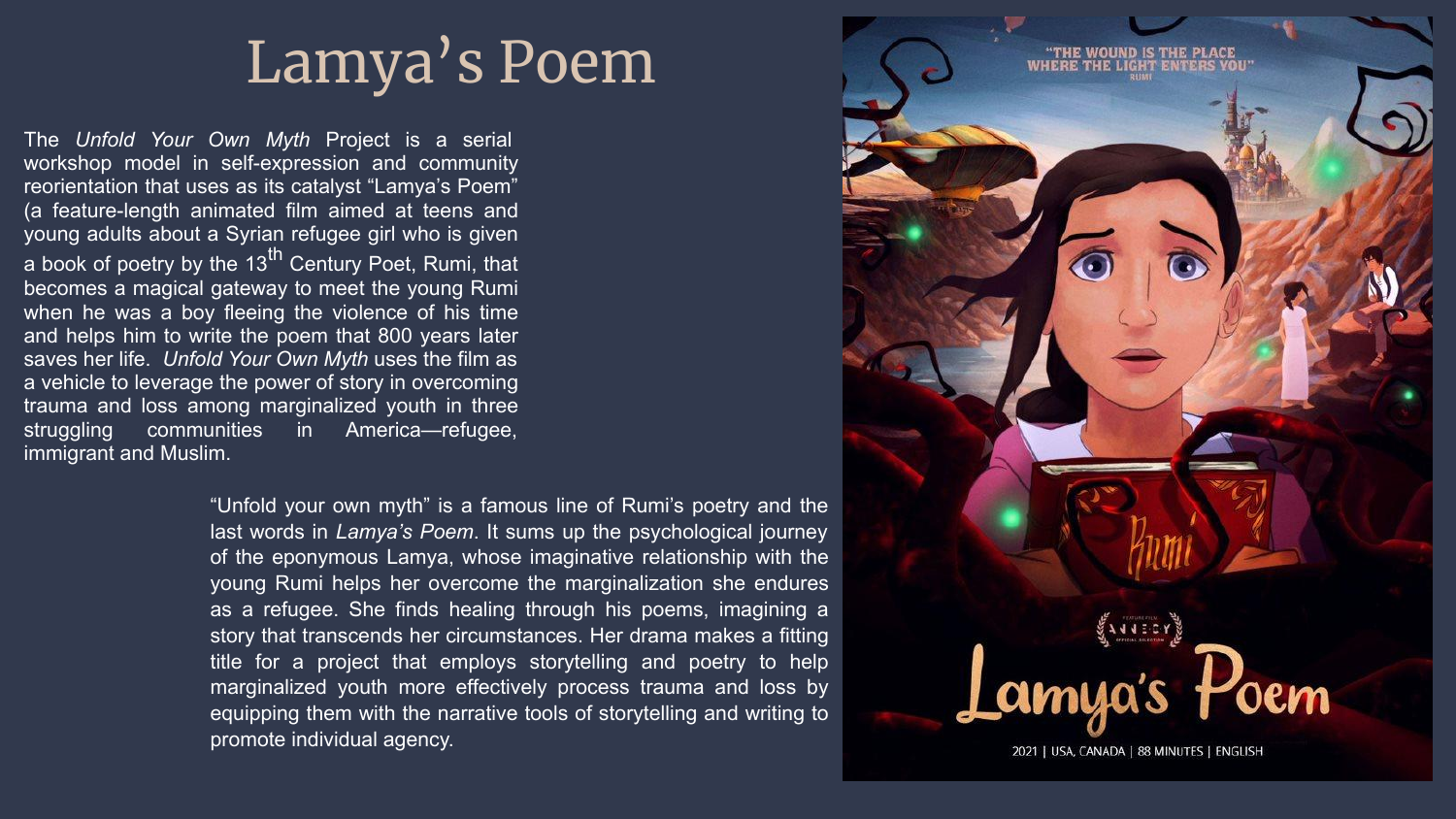

Through writing and the sharing of writing in a safe, small group setting, participants will be introduced to the power of poetry, composition, and literary discussion as a means to gain agency over experiences outside their control—including war, societal collapse, alienation and exile- that compromise or impair their sense of self.

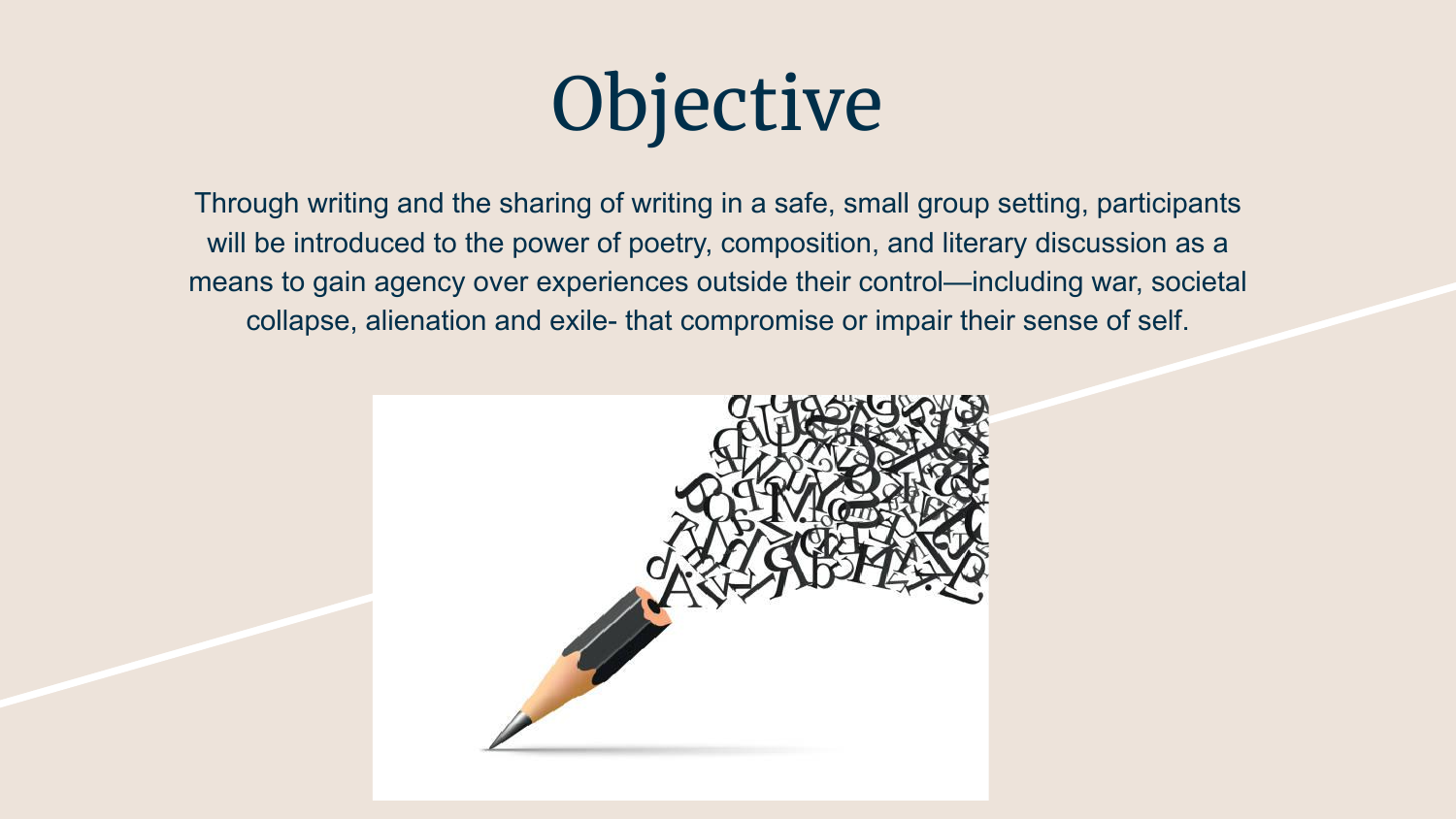### Within Unfold Your Own Myth

Using the film as a launching pad, *Unfold Your Own Myth* will engage young participants in a series of workshops designed to steep them in the transformative power of narrative and storytelling.

| Length                                              | <b>Who</b>                                                                                       | <b>Workshop Model</b>                                      |
|-----------------------------------------------------|--------------------------------------------------------------------------------------------------|------------------------------------------------------------|
| 2-3 Workshop<br><b>sessions</b><br>1.5-2 Hours each | A trained facilitator<br>who will create a safe<br>and inviting space to<br>encourage creativity | Screening of Lamya's<br>Poem<br>Small group<br>discussions |
|                                                     |                                                                                                  | <b>Guided poetry writing</b><br>using Haiku, Imagistic,    |

and Spoken Word.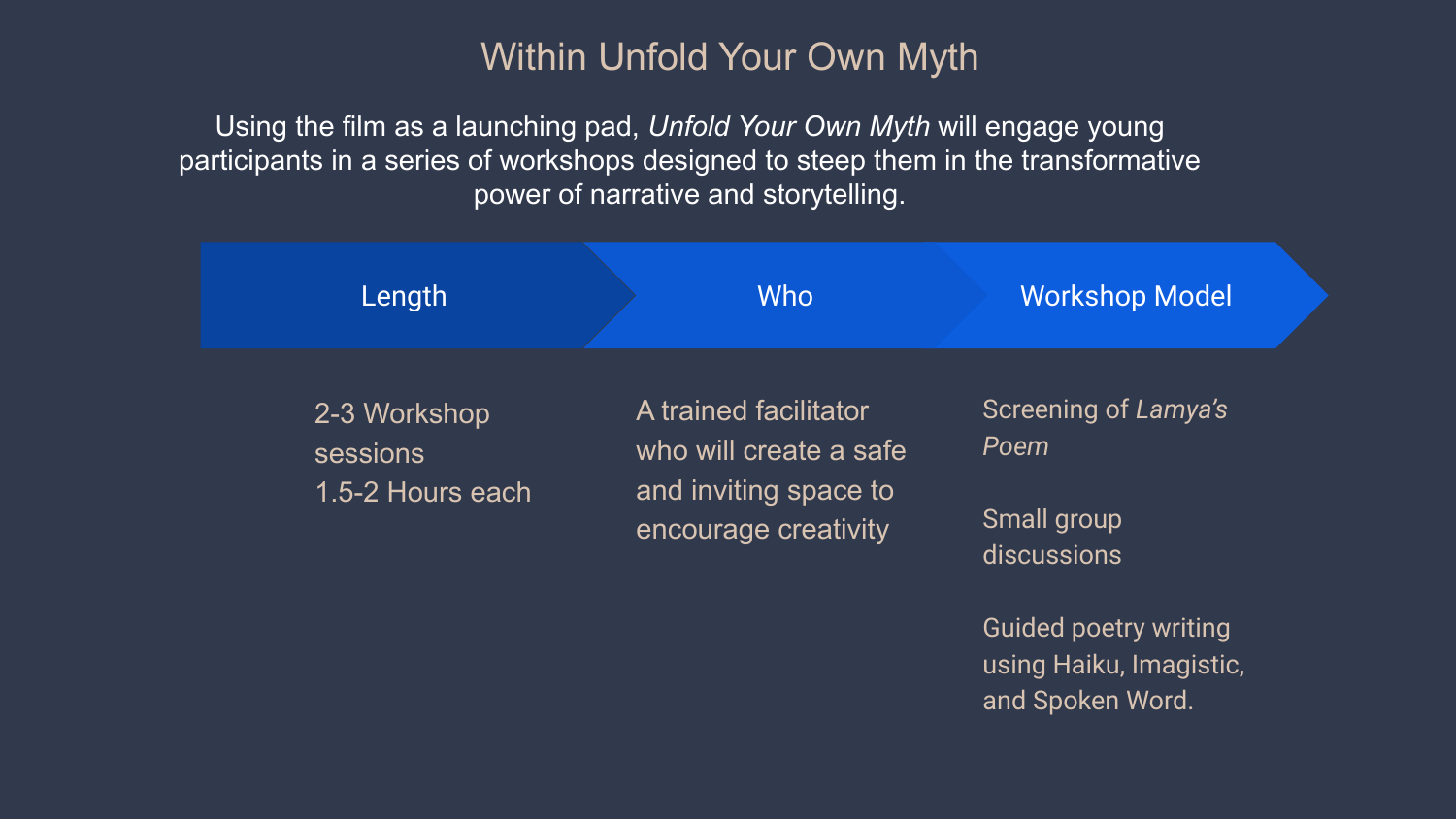## Audience



Recommended age: 7th-12th Grade (Exceptions will be considered.)

12-25 Participants, recommended but not limited to. A co-facilitator is suggested over 25 participants.

Inviting a diverse group of students, everyone is welcome.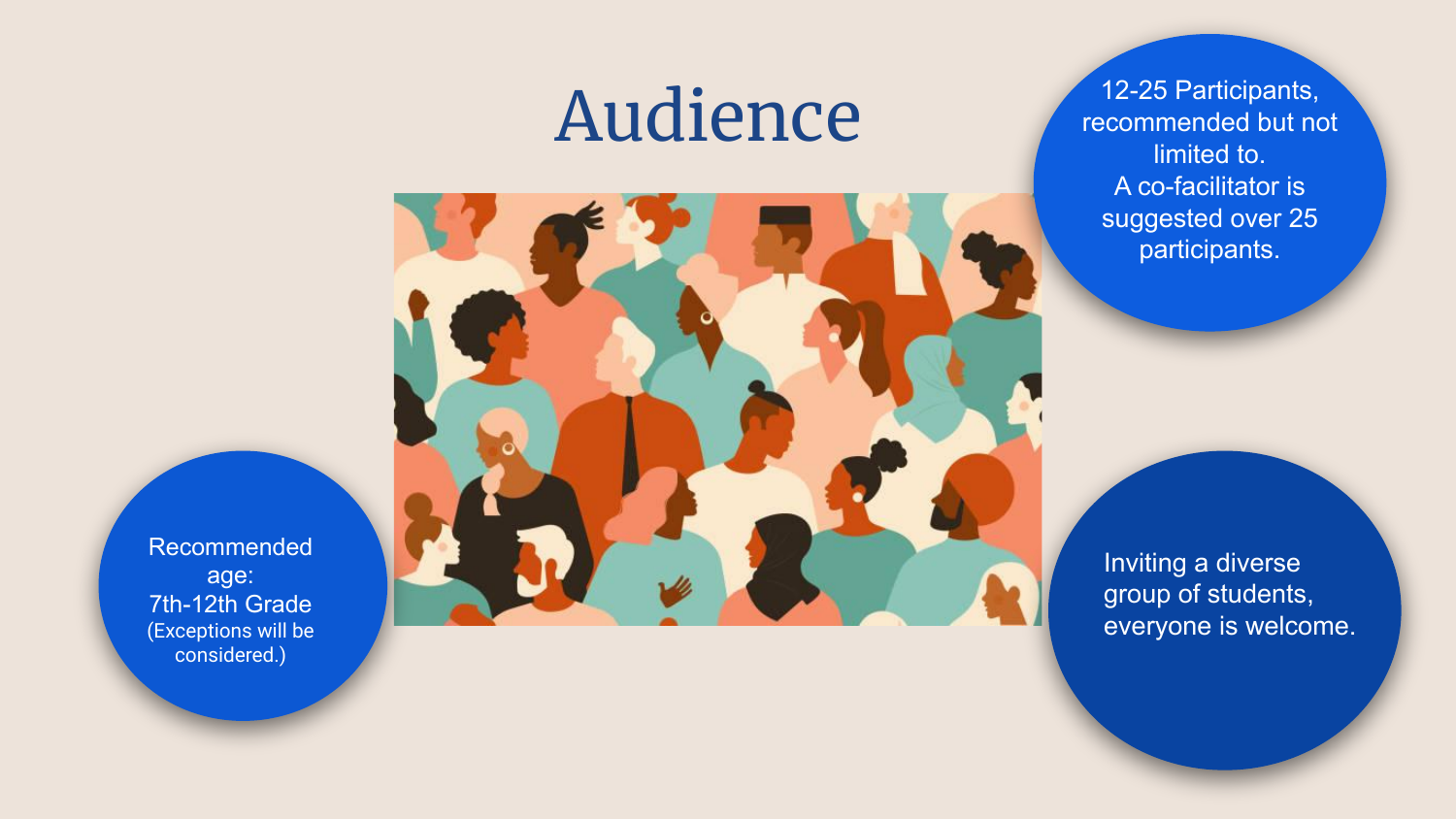### **Materials**

#### **Provided by Unity Productions Foundation**

- **Training session For Facilitator**
- Organizers Guide
- **Participant Pamphlets**
- Moleskin Journals
- **Certificates for Participants**
- Access to screen *Lamya's Poem*
- Guidance from workshop coordinator, Nausheen Razvi at *Nausheen@rrstrategists.com*
- Acknowledgement of Facilitators

### **Required of your Organization**

- Recruit diverse group of youth to be a part of the workshop series (immigrants, descendent of immigrants, refugee or Muslim).
- **Facilitator**
- Resources to play excerpts of *Lamya's Poem during the workshops*
- Collection of poems
- **Evaluation forms**

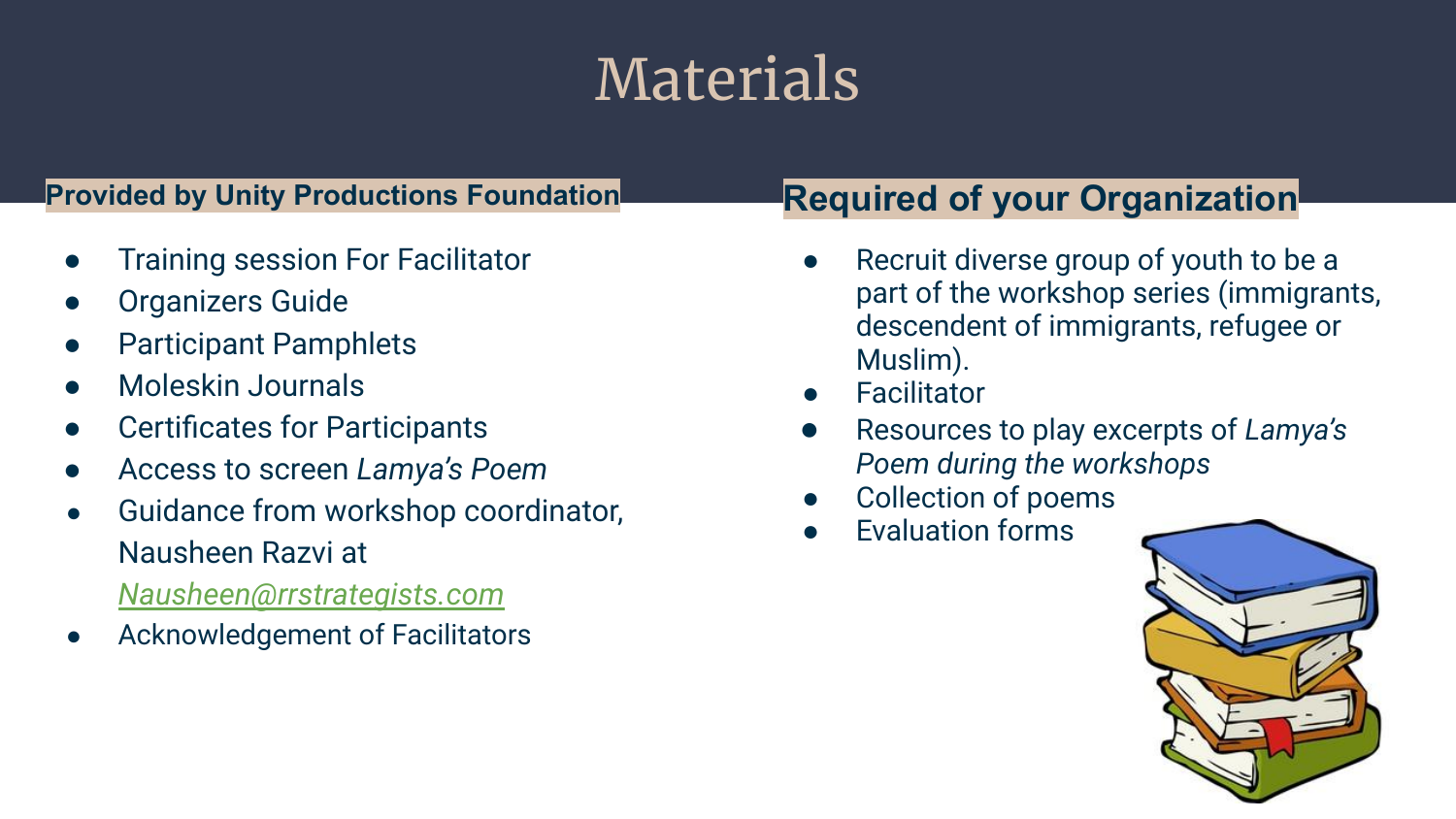### Benefits of hosting a Unfold Your Own Myth workshop

#### **Participants**

- Having a creative outlet can reduce stress and combat anxiety.
- Build connections and bonds with other youth.
- Identity building and confidence boosting
- Writing workshop certificate
- Chance to be published in [Kid Spirit](https://kidspiritonline.com/magazine/) **[Publications](https://kidspiritonline.com/magazine/)**

#### **Facilitators**

- Providing professional, creative programming to strengthen your community.
- Facilitator Certificate
- Acknowledgement in Kid Spirit Publications
- Providing professional, creative programming to strengthen your community.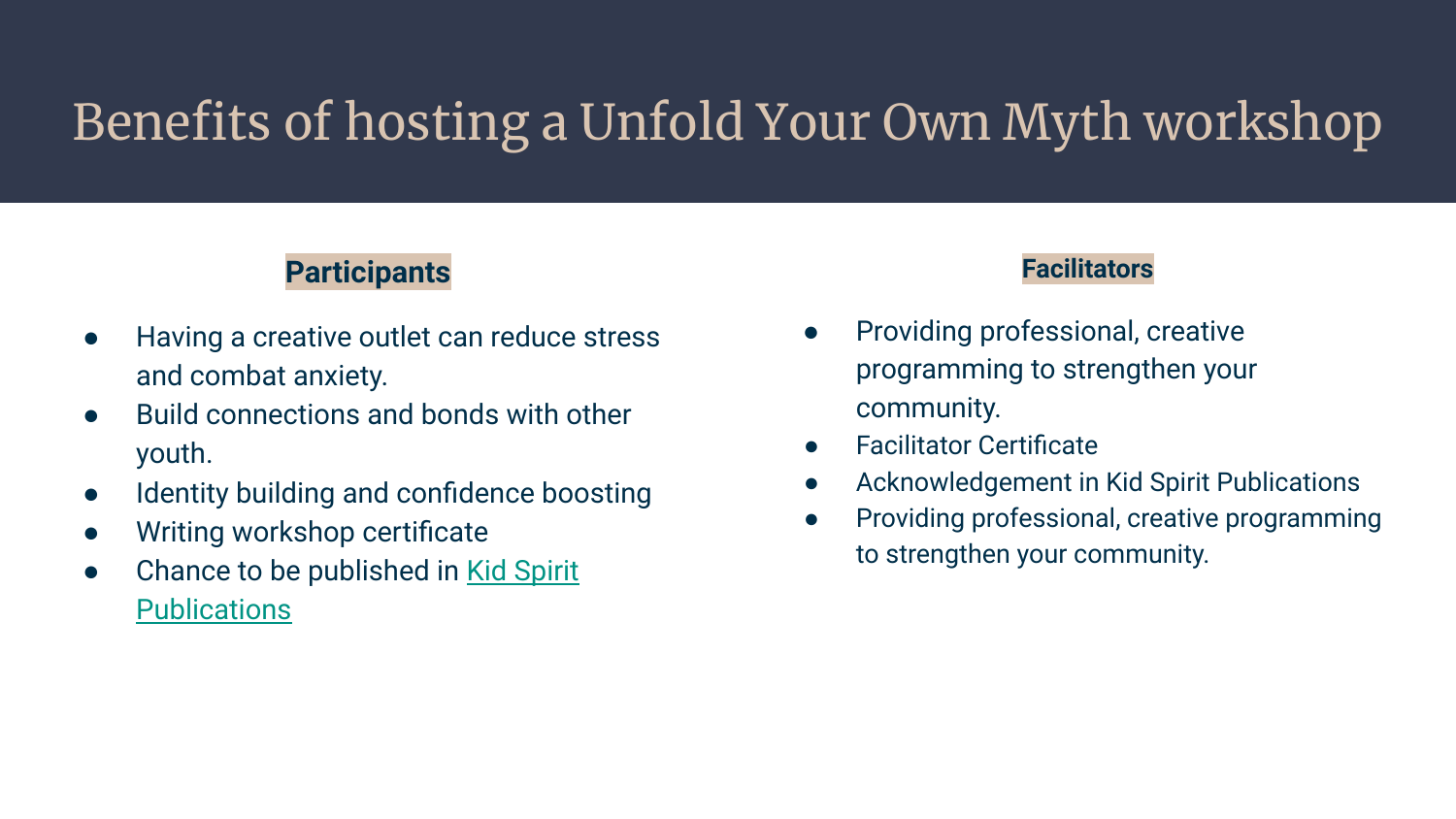# Impact

**The enormous problems facing marginalized youth resist macro solutions. Racism, displacement, and Islamophobia are not likely to end in any foreseeable future. In the meantime, young people in these groups (and others) require personal interventions from creative organizations. For Lamya, no outside institutional force arrives to rescue her. At the end of the film, she is still a refugee. But she has rescued her spiritual and psychological life herself through an engagement with poetry and storytelling. Toxic stress and disheartening loss can be alleviated when youth have an opportunity to infuse meaning into their experiences. That is the impact we seek through** *Unfold Your Own Myth***: a resolution that is both individual and collective, profound, life-changing and—as in the case of Lamya potentially lifesaving for many.**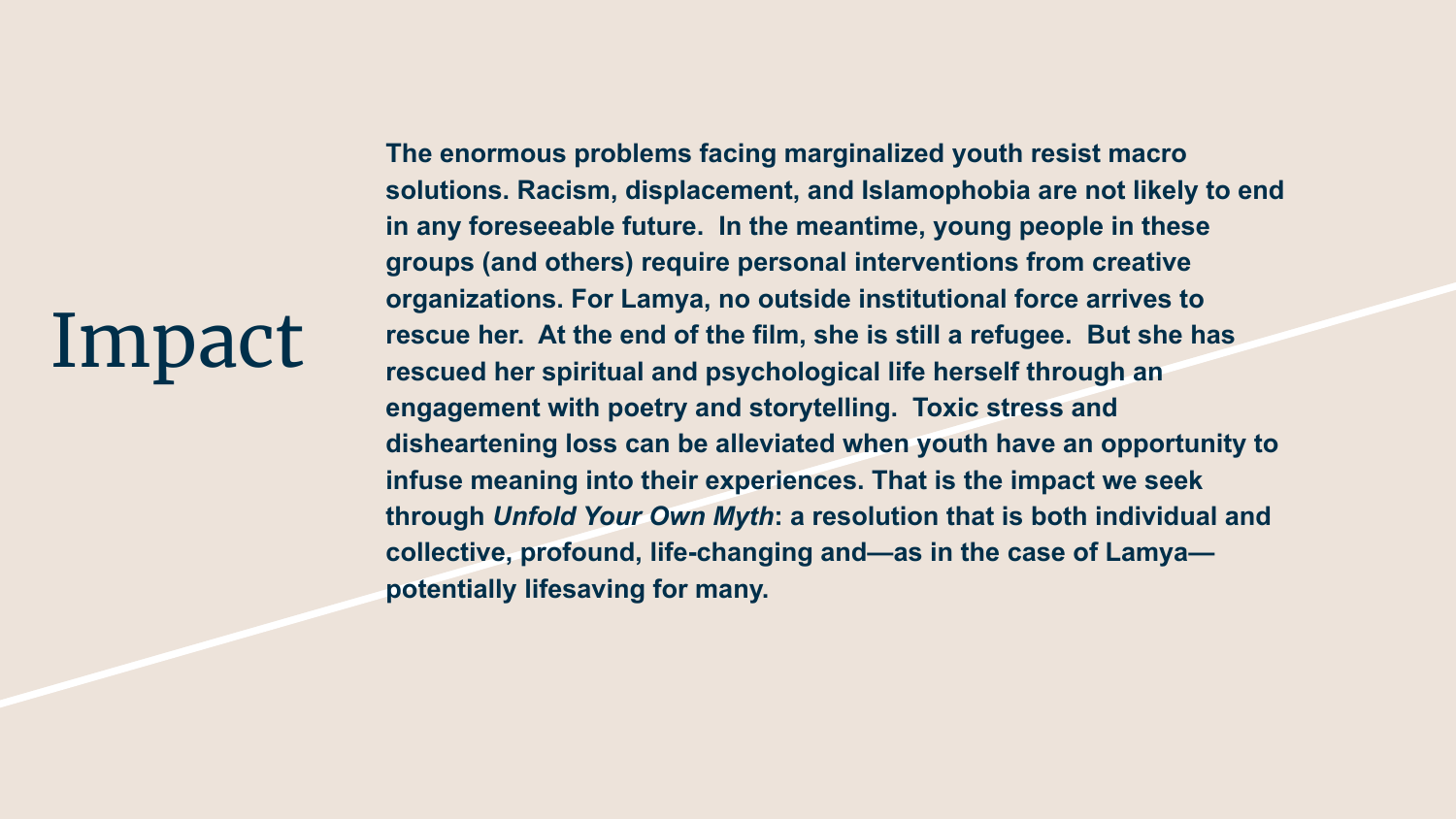## [About Unity](https://www.upf.tv/) [Production](https://www.upf.tv/) [Foundation](https://www.upf.tv/)

The mission of Unity Productions Foundation (UPF) is to counter bigotry and create peace through the media. UPF produces films that tell compelling stories for television, online viewing, and theatrical release. These films are part of long-term educational campaigns aimed at increasing religious and cultural pluralism, especially among Muslims and other faiths.